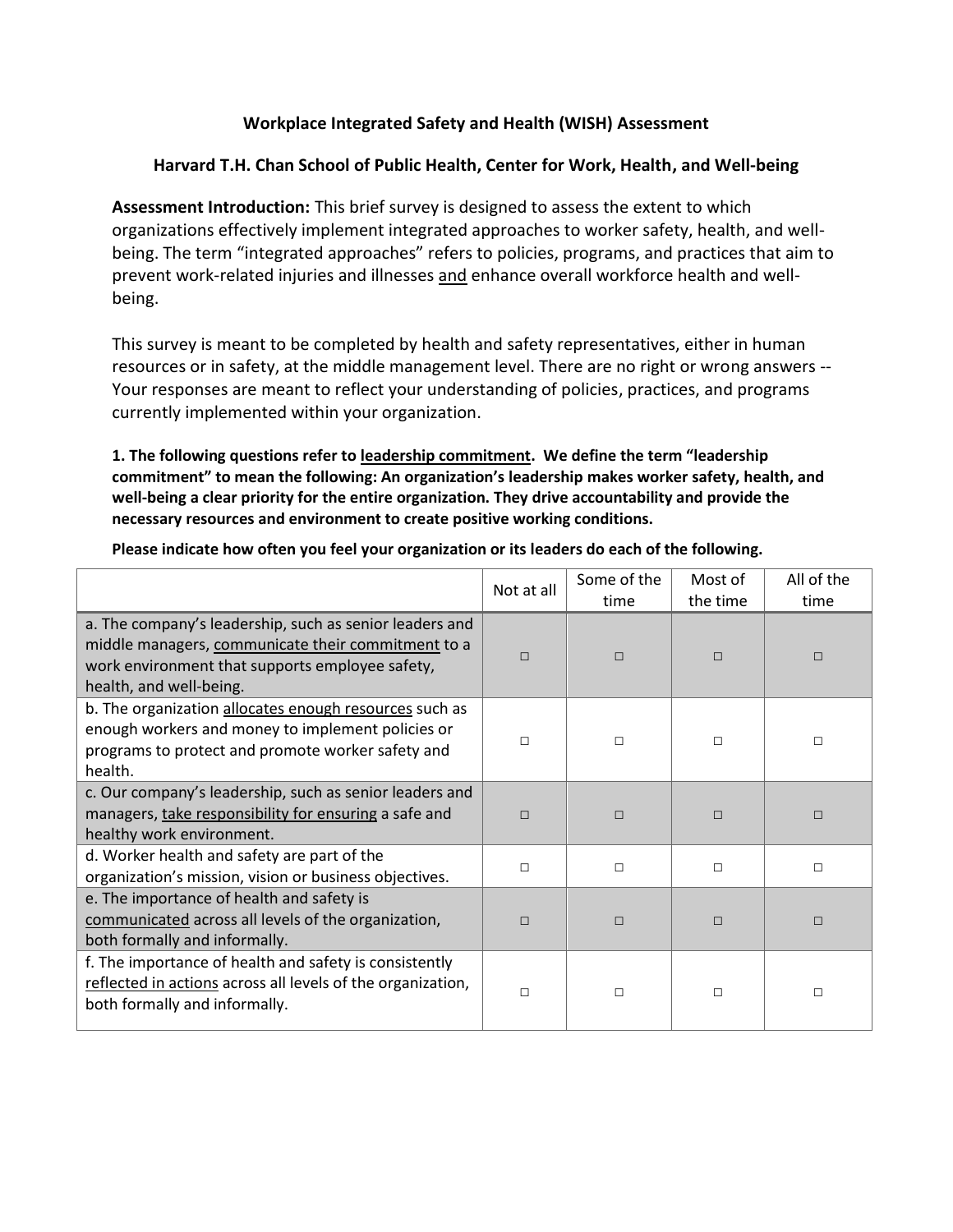**2. The following questions refer to participation. We define the term "participation" to mean the following: stakeholders at every level of an organization, including organized labor or other worker organizations if present, help plan and carry out efforts to protect and promote worker safety and health.**

**For the following collaborative activities or programs, please indicate how often you believe your organization implements each.** 

|                                                                                                                                                                             | Some of the<br>Not at all<br>time |        | Most of<br>the time | All of the<br>time |
|-----------------------------------------------------------------------------------------------------------------------------------------------------------------------------|-----------------------------------|--------|---------------------|--------------------|
| a. Managers and employees work together in planning,<br>implementing, and evaluating comprehensive safety<br>and health programs, policies, and practices for<br>employees. | П                                 | $\Box$ | $\Box$              | П                  |
| b. This company has a joint worker-management<br>committee that addresses efforts to protect and<br>promote worker safety and health.                                       | п                                 | $\Box$ | П                   | □                  |
| c. In this organization, managers across all levels<br>consistently seek employee involvement and feedback<br>in decision making.                                           | П                                 | $\Box$ | $\Box$              | $\Box$             |
| d. Employees are encouraged to voice concerns about<br>working conditions without fear of retaliation.                                                                      | п                                 | $\Box$ | $\Box$              | П                  |
| e. Leadership, such as supervisors and managers,<br>initiate discussions with employees to identify hazards<br>or other concerns in the work environment.                   | П                                 | $\Box$ | $\Box$              | П                  |

**3. The following questions refer to policies, programs, and practices focused on positive working conditions. We define "positive working conditions" to mean: the organization enhances worker safety, health, and well-being with policies and practices that improve working conditions.**

**For each of the following policies or practices, please indicate the degree to which they are implemented at your company.**

|                                                                                                                                                                                     | Not at all | Somewhat | Mostly | Completely |
|-------------------------------------------------------------------------------------------------------------------------------------------------------------------------------------|------------|----------|--------|------------|
| a. The workplace is routinely evaluated by staff trained to<br>identify potential health and safety hazards.                                                                        |            | $\Box$   | П      |            |
| b. Supervisors are responsible for identifying unsafe working<br>conditions on their units.                                                                                         |            |          | П      |            |
| c. Supervisors are responsible for correcting unsafe working<br>conditions on their units.                                                                                          |            | $\Box$   | П      |            |
| d. This workplace provides a supportive environment for safe<br>and healthy behaviors, such as a tobacco-free policy, healthy<br>food options, or facilities for physical activity. |            |          | П      | П          |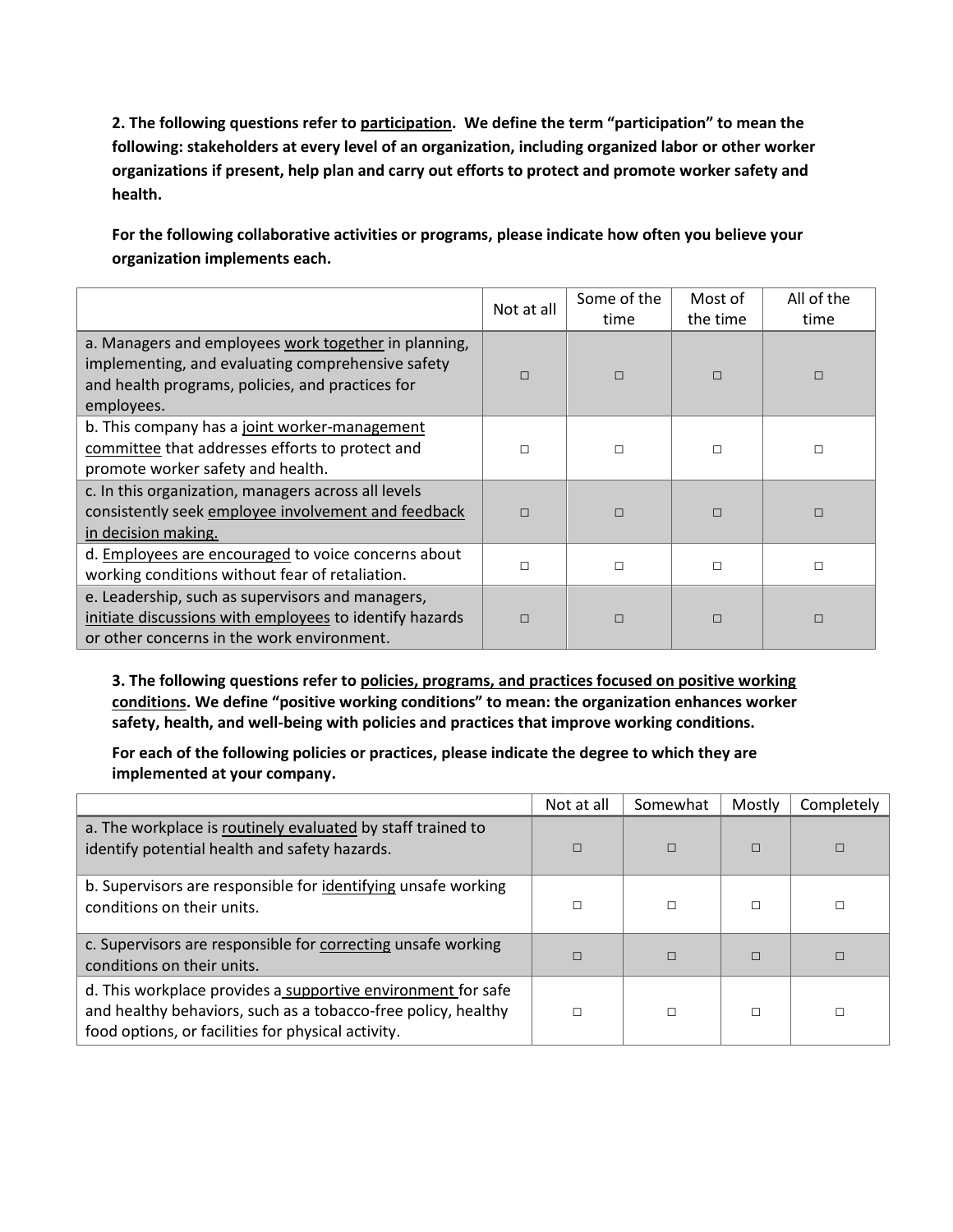| e. Organizational policies or programs are in place to support<br>employees when they are dealing with personal or family<br>issues.                                                                          | $\Box$ | $\Box$ | $\Box$ | $\Box$ |
|---------------------------------------------------------------------------------------------------------------------------------------------------------------------------------------------------------------|--------|--------|--------|--------|
| f. Leadership, such as supervisors and managers, make sure<br>that workers are able to take their entitled breaks during work<br>(e.g. meal breaks).                                                          | $\Box$ | $\Box$ | $\Box$ | $\Box$ |
| g. Supervisors and managers make sure workers are able to<br>take their earned times away from work such as sick time,<br>vacation, and parental leave.                                                       | $\Box$ | $\Box$ | $\Box$ | $\Box$ |
| h. This organization ensures that policies to prevent harm to<br>employees from abuse, harassment, discrimination, and<br>violence are followed.                                                              | $\Box$ | $\Box$ | $\Box$ | $\Box$ |
| i. This organization has trainings for workers and managers<br>across all levels to prevent harm to employees from abuse,<br>harassment, discrimination, and violence.                                        | $\Box$ | $\Box$ | $\Box$ | $\Box$ |
| j. This workplace provides support to employees who are<br>returning to work after time off due to work related health<br>conditions.                                                                         | $\Box$ | $\Box$ | □      | $\Box$ |
| k. This workplace provides support to employees who are<br>returning to work after time off due to non-work related<br>health conditions.                                                                     | $\Box$ | $\Box$ | $\Box$ | $\Box$ |
| I. This organization takes proactive measures to make sure<br>that the employee's workload is reasonable, for example, that<br>employees can usually complete their assigned job tasks<br>within their shift. | $\Box$ | $\Box$ | $\Box$ | $\Box$ |
| m. Employees have the resources such as equipment and<br>training do their jobs safely and well.                                                                                                              | $\Box$ | $\Box$ | $\Box$ | $\Box$ |
| n. All employees in this organization receive paid leave,<br>including sick leave.                                                                                                                            | □      | $\Box$ | □      | □      |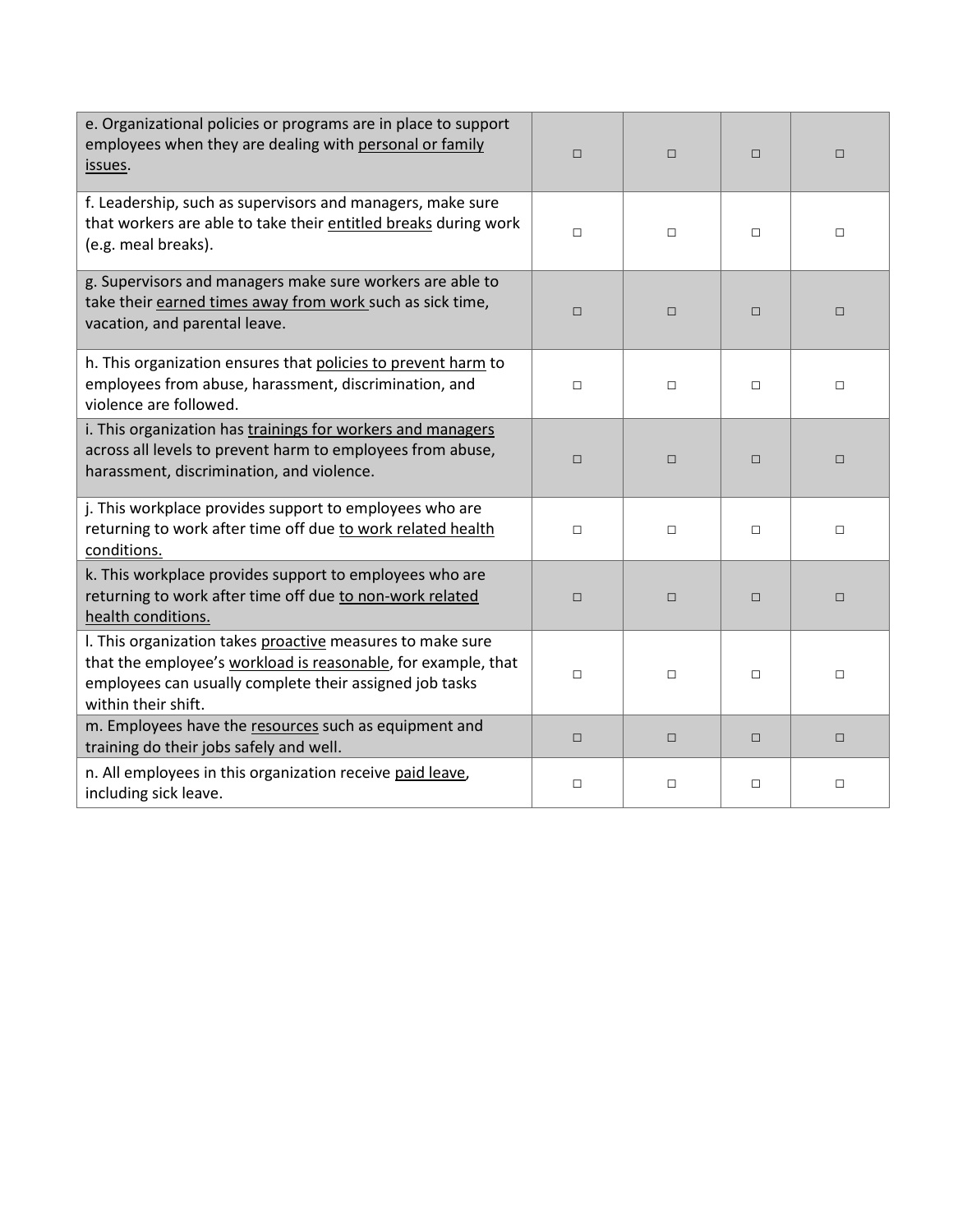**4. The following questions refer to comprehensive and collaborative strategies. We define this term to mean the following: employees from across the organization work together to develop comprehensive health and safety initiatives.**

**For the following collaborative or comprehensive policies, programs, or practices, please indicate the degree to which your company implements each.** 

|                                                                                                                                                                                                                                                             | Not at all | Somewhat | Mostly | Completely |
|-------------------------------------------------------------------------------------------------------------------------------------------------------------------------------------------------------------------------------------------------------------|------------|----------|--------|------------|
| a. This company has a comprehensive approach to promote<br>and protect worker safety and health. This includes<br>collaborative efforts across departments as well as education<br>and programs for individuals and policies about the work<br>environment. | $\Box$     | $\Box$   | $\Box$ | $\Box$     |
| b. This company has a comprehensive approach to worker<br>well-being. This includes collaboration across departments in<br>efforts to prevent work-related illness and injury and to<br>promote worker health.                                              | П          | $\Box$   | $\Box$ | □          |
| c. This company coordinates policies, programs, and practices<br>for worker health, safety, and well-being across departments.                                                                                                                              | П          | $\Box$   | $\Box$ | □          |
| d. Managers are held accountable for implementing best<br>practices to protect worker safety, health, and well-being, for<br>example through their performance reviews.                                                                                     | П          | $\Box$   | $\Box$ | $\Box$     |
| e. Managers are given resources, such as equipment and<br>trainings, for implementing best practices to protect and<br>promote worker safety, health, and well-being.                                                                                       | П          | $\Box$   | $\Box$ | П          |
| f. This company prioritizes protection and promotion of<br>worker safety and health when selecting vendors and<br>subcontractors.                                                                                                                           | □          | $\Box$   | $\Box$ | $\Box$     |